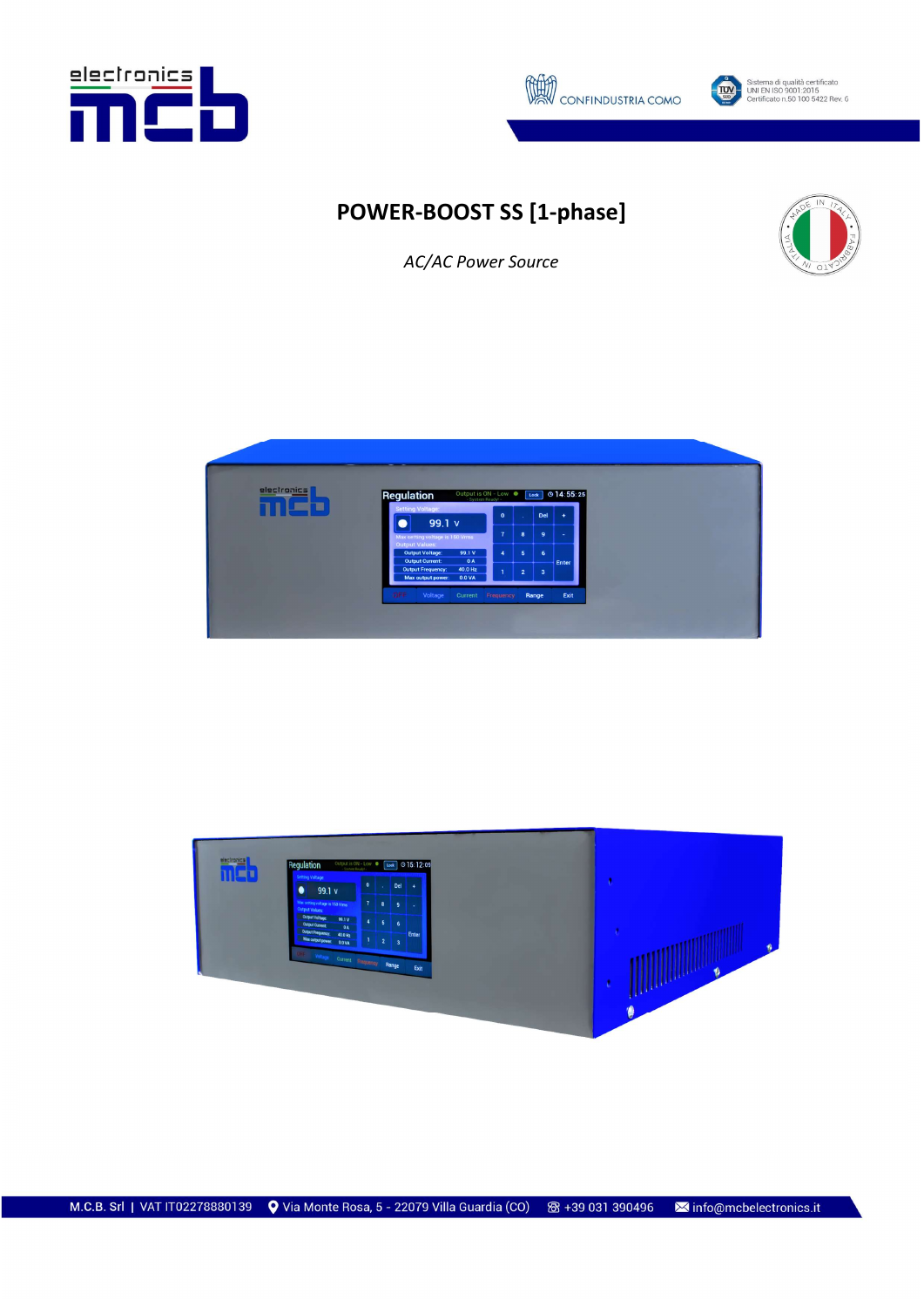



Sistema di qualità certificato<br>UNI EN ISO 9001:2015<br>Certificato n.50 100 5422 Rev. 6

### OVERVIEW POWER-BOOST \*

| <b>AC Input</b>                                 | 1-phase                                                                            |  |  |
|-------------------------------------------------|------------------------------------------------------------------------------------|--|--|
| <b>AC Output</b>                                | 1-phase                                                                            |  |  |
| Power Range                                     | 1.5kVA - 3kVA - 5kVA - 7.5kVA                                                      |  |  |
| Auto transformer                                | Standard                                                                           |  |  |
| <b>Isolation Transformer</b>                    | Optional                                                                           |  |  |
| Mechanical                                      | autotransformer 1 x Rack 19" 3U D500<br>isolation transformer 2 x Rack 19" 3U D500 |  |  |
| Voltage Ranges in Output                        | [LOW] 2-150Vac / [HIGH] 4-300Vac                                                   |  |  |
|                                                 | A - power-off at reaching of set Imax                                              |  |  |
| <b>Current Regulations</b><br>[3 working modes] | B - voltage reduction at reaching of set Imax                                      |  |  |
|                                                 | C - set of the $I_{out}$ with automatic set of the $V_{max}$                       |  |  |
| Frequency                                       | Regulation 40 - 80Hz [±0.01%]                                                      |  |  |
| <b>Additional Frequency</b>                     | 400Hz [±0.01%]                                                                     |  |  |
| <b>Sensing Function</b>                         | Standard                                                                           |  |  |
| <b>Local Control</b>                            | LCD Touch Screen 7"                                                                |  |  |
| <b>Remote Controls</b>                          | <b>RS232</b>                                                                       |  |  |
|                                                 | Ethernet                                                                           |  |  |
|                                                 | MCB analogue interface I/O 12 poles<br>[including 0-10 Vdc]                        |  |  |
| <b>Communication Protocols / Drivers</b>        | SCPI [RS232 and Ethernet] / LabVIEW Drivers                                        |  |  |

\* Power-Boost comes in three different packages: BASIC, DELUXE and PREMIUM. The specifications outlined above refer to the top package PREMIUM equipped with 7'' touchscreen display.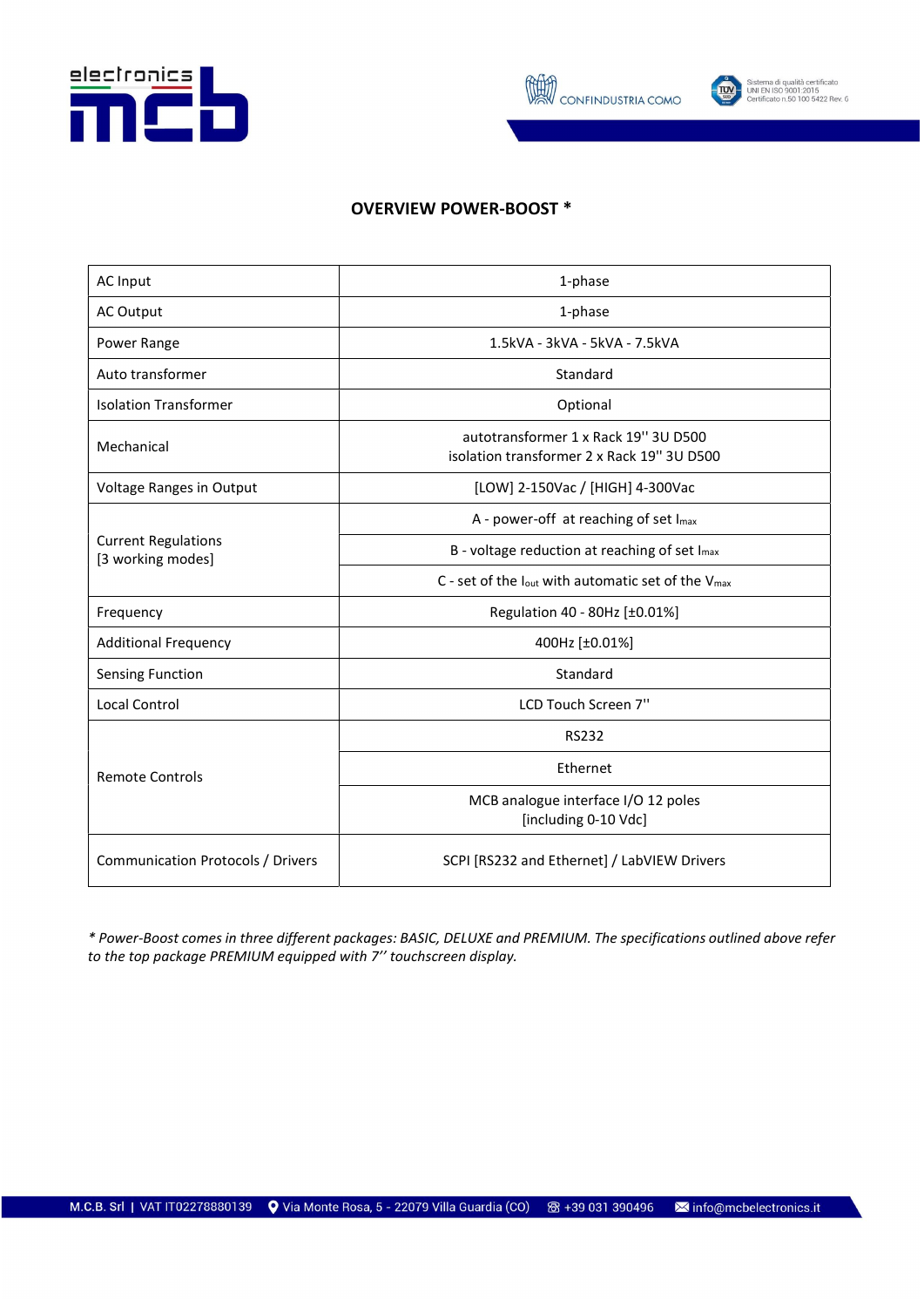





## CONTROL PANEL 7'' TOUCHSCREEN



#### REGULATIONS:

- 1. Double Range Voltage Regulation (2 150Vrms & 4 300Vrms) steps 0.5Vrms
- 2. Double Range Current Regulation (2 150Vrms has got twice current as much the range 4 300Vrms)
- 3. Frequency Regulation within the range 40-80Hz (steps 0.1Hz) plus 400Hz

#### ADVANCED:

- 1. Display regulations (brightness, colours, touch function calibration etc …)
- 2. Time and Language Setup
- 3. Activation code

#### MEASURES [accuracy ±1%]:

- 1. Voltage, Current and Frequency on the output
- 2. Analysis of the output power (reactive, apparent and real power)
- 3. Measurement of Voltage and Current for Maximum, Minimum, Average, RMS, Peak-to-Peak and Crest values

#### REMOTE I/O:

- 1. Enabling the local (touchscreen panel) or remote function (only one mode at the time)
- 2. Remote controls: Ethernet (SCPI), RS232 (SCPI) or Analog (standard MCB I/O 12 poles with 0-10Vdc)

#### EXTRA FEATURES

- 1. Programmable ON/OFF time
- 2. Programmable Voltage ramps within a settable time frame